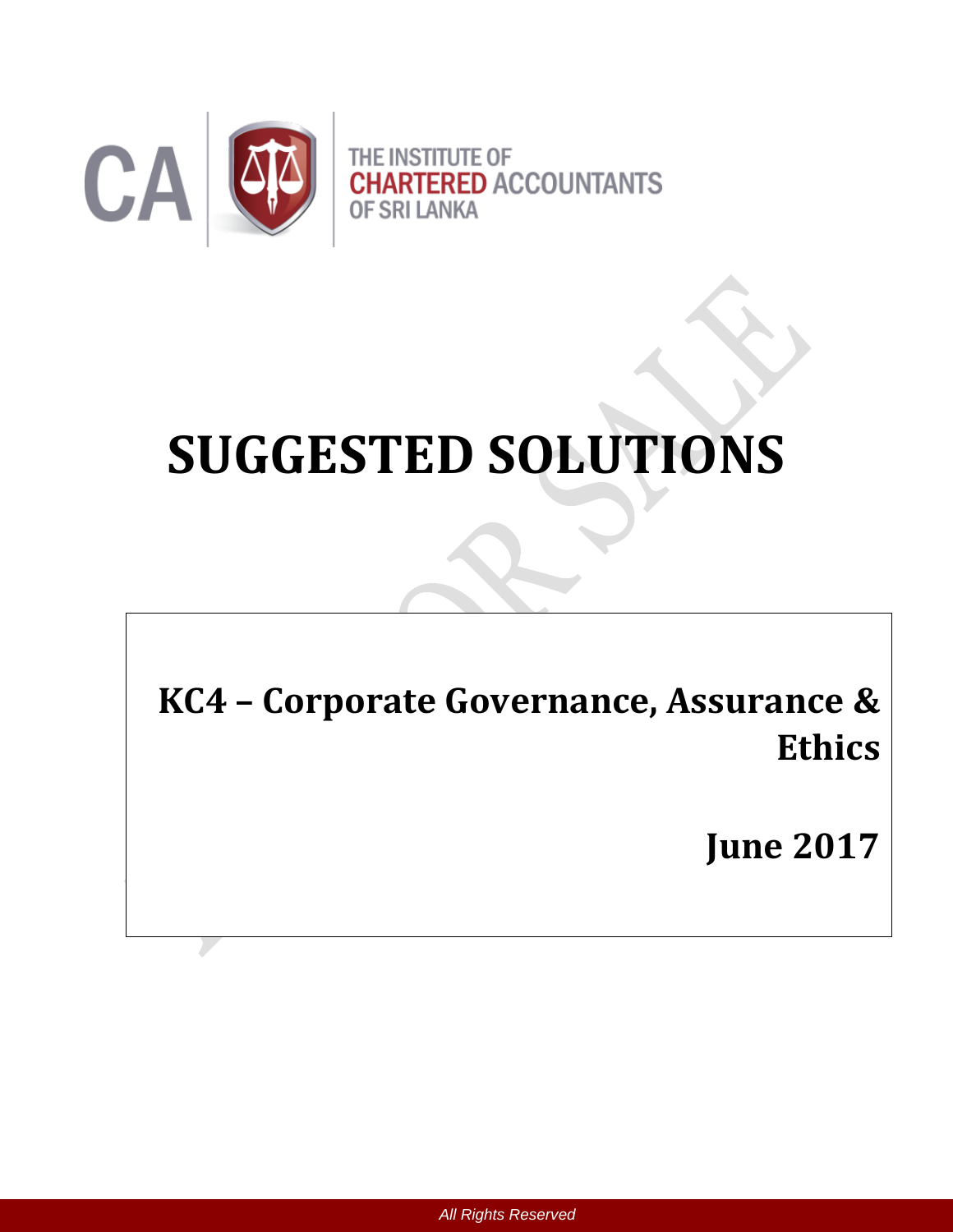## **SECTION 1**

## **Answer 01**

| <b>Relevant Learning Outcome/s:</b> |                                                                                                 |  |  |  |
|-------------------------------------|-------------------------------------------------------------------------------------------------|--|--|--|
|                                     | 2.4.1 Evaluate, in a given scenario, the risk arising from internal and external environment in |  |  |  |
|                                     | terms of likelihood, consequence and other risk criteria.                                       |  |  |  |
|                                     |                                                                                                 |  |  |  |

4.1.2 Advise on the need to change the audit approach for a given scenario.

Study text reference: Pages 257, 266 – 272, 596

## (a) Answers to parts (i) and (ii) are given in the following table.

| (i) Risk                                                                                                                                                                                                                                                                                                                                                                                                                                           | (ii) Mitigating plan                                                                                                                                                                                                                                   |  |
|----------------------------------------------------------------------------------------------------------------------------------------------------------------------------------------------------------------------------------------------------------------------------------------------------------------------------------------------------------------------------------------------------------------------------------------------------|--------------------------------------------------------------------------------------------------------------------------------------------------------------------------------------------------------------------------------------------------------|--|
| <b>Financial risk</b>                                                                                                                                                                                                                                                                                                                                                                                                                              |                                                                                                                                                                                                                                                        |  |
| Changes in the economic environment of<br>the country such as changes in exchange<br>rates, inflation and interest rates have an<br>impact on the performance of the<br>company. For example, in the case of a rise<br>in inflation, visits of local tourists will fall<br>and foreigners will also see the country as<br>a costly place to spend holidays. Hence,<br>inflation has an impact on revenues,<br>expenses and profits of the company. | Continuous monitoring of changes in the<br>macroeconomic environment and<br>developing corporate plans based on<br>these changes (e.g. consider the changes<br>in tariffs etc.).                                                                       |  |
| Maintaining market share and<br>aggressive competition                                                                                                                                                                                                                                                                                                                                                                                             |                                                                                                                                                                                                                                                        |  |
| Competitive pressure $\rightarrow$ new entrants are<br>there, and also due to capacity expansions<br>there are new models like apartments and<br>other home-like environments. Tourists<br>will be attracted to these and there will be<br>price completion, and under-occupancy of<br>accommodation.                                                                                                                                              | Enhance product delivery and service<br>offerings to customers/tourists by<br>offering value added services that will<br>attract them.                                                                                                                 |  |
| Shift in the traditional markets (from<br>European markets to China and India)<br>There is a shift in global wealth profiles,<br>and there is a risk that the company will<br>not be able to respond effectively to<br>market dynamics and customer needs.<br>This will result in a decrease in the market<br>share of the company.                                                                                                                | Customising service levels to cater to<br>emerging market customer expectations,<br>and being alert to industry trends and<br>accordingly responding to the needs of<br>the customers (e.g. introduce Indian food<br>to cater to Indian tourists etc.) |  |
|                                                                                                                                                                                                                                                                                                                                                                                                                                                    |                                                                                                                                                                                                                                                        |  |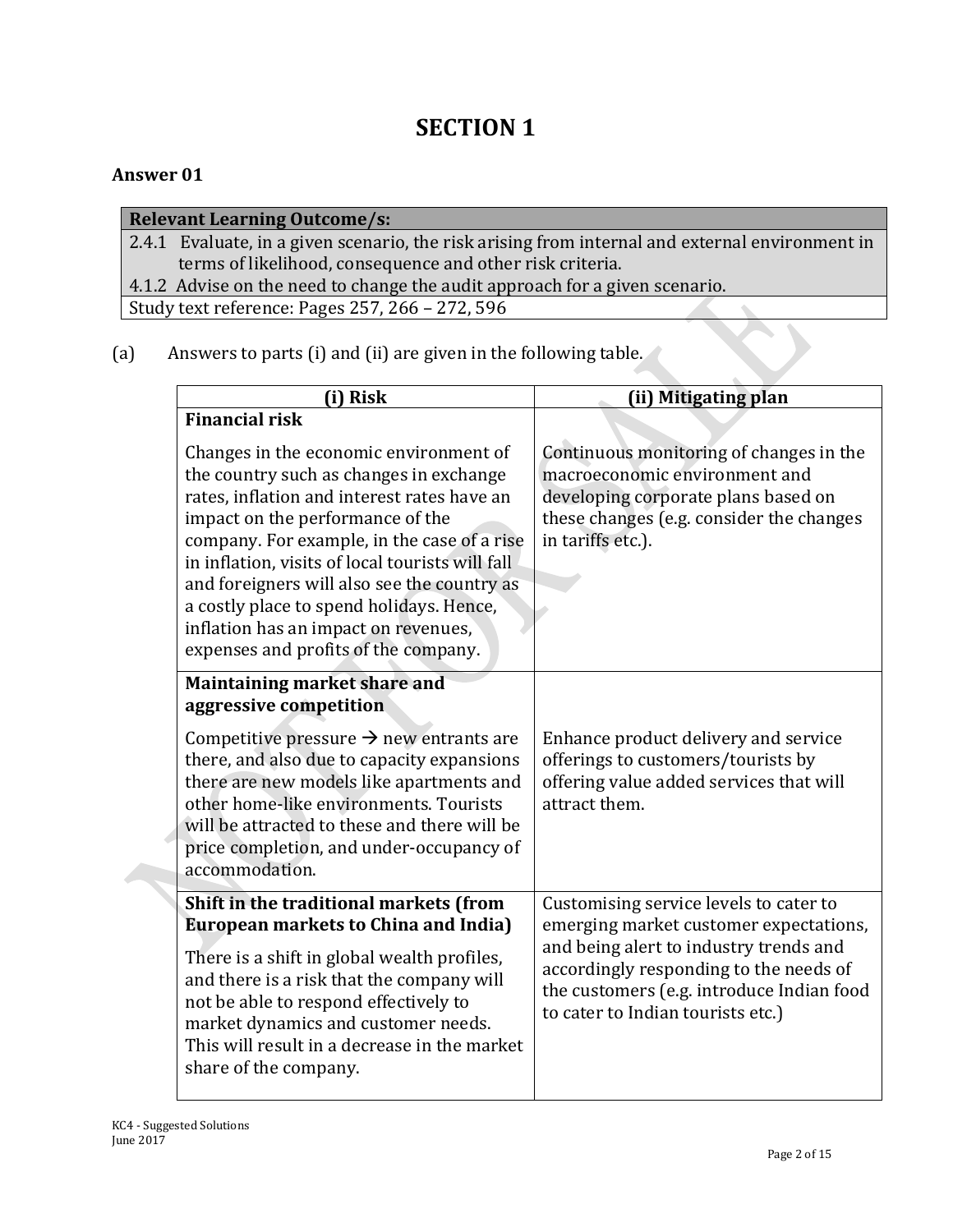| (i) Risk                                                                                                                                                                                                                                                                                                                                                                                                                   | (ii) Mitigating plan                                                                                                                                                                                           |  |
|----------------------------------------------------------------------------------------------------------------------------------------------------------------------------------------------------------------------------------------------------------------------------------------------------------------------------------------------------------------------------------------------------------------------------|----------------------------------------------------------------------------------------------------------------------------------------------------------------------------------------------------------------|--|
| Maintenance of service quality and                                                                                                                                                                                                                                                                                                                                                                                         |                                                                                                                                                                                                                |  |
| operational efficiency                                                                                                                                                                                                                                                                                                                                                                                                     |                                                                                                                                                                                                                |  |
| Operational efficiency has an impact on<br>profits, as it will affect the costs of the<br>business. Further, if quality standards are<br>not met, there will be an impact on<br>customer satisfaction leading to<br>reputational issues. Poor quality of food<br>could result in health hazards. This too<br>will have an adverse impact on the<br>reputation.                                                             | Continuous improvement of the systems,<br>products, processes, and provision of<br>training to the employees.                                                                                                  |  |
| <b>Changes in the needs of customers</b>                                                                                                                                                                                                                                                                                                                                                                                   |                                                                                                                                                                                                                |  |
| Due to demographical changes, needs<br>would change (e.g. recreation activities,<br>entertainment, health concerns). If the<br>company is unable to respond to these<br>changes, there will be an impact on<br>revenue.                                                                                                                                                                                                    | Analyse the changes in the needs of<br>customers, and proactively respond to<br>these changes. The company can use<br>satisfaction surveys and analyse the<br>comments/suggestions obtained from<br>customers. |  |
| Suppliers may not be able to provide                                                                                                                                                                                                                                                                                                                                                                                       |                                                                                                                                                                                                                |  |
| the required supplies (e.g. vegetables,<br>fruits, and other resources required to<br>run the business)<br>Inability to have supplies on time will<br>have an adverse impact on the business<br>operations, which will result in a fall in<br>revenue from restaurants etc.                                                                                                                                                | Have formal supply contracts with<br>suppliers and periodically evaluate the<br>of<br>performance<br>them,<br>take<br>and<br>appropriate actions such as seeking new<br>reliable suppliers etc.                |  |
| <b>Financial losses</b>                                                                                                                                                                                                                                                                                                                                                                                                    |                                                                                                                                                                                                                |  |
| Risk of financial losses due to breakdown<br>of internal controls.                                                                                                                                                                                                                                                                                                                                                         | Introduce clearly defined systems and<br>procedures.                                                                                                                                                           |  |
| Human resources related risk                                                                                                                                                                                                                                                                                                                                                                                               |                                                                                                                                                                                                                |  |
| Attraction of skilled<br>employees<br>and<br>retention $\rightarrow$ new competitors will enter<br>and attract trained and skilled employees<br>from existing hotels through the use of<br>attractive remuneration packages. The loss<br>of employees will have an impact on the<br>business operations of the company, as it<br>will be unable to provide the required<br>services etc., at the desired level of quality. | Identify skilled employees and have<br>career planning, which<br>should<br>be<br>supported with adequate remuneration<br>and the provision of overseas training<br>opportunities.                              |  |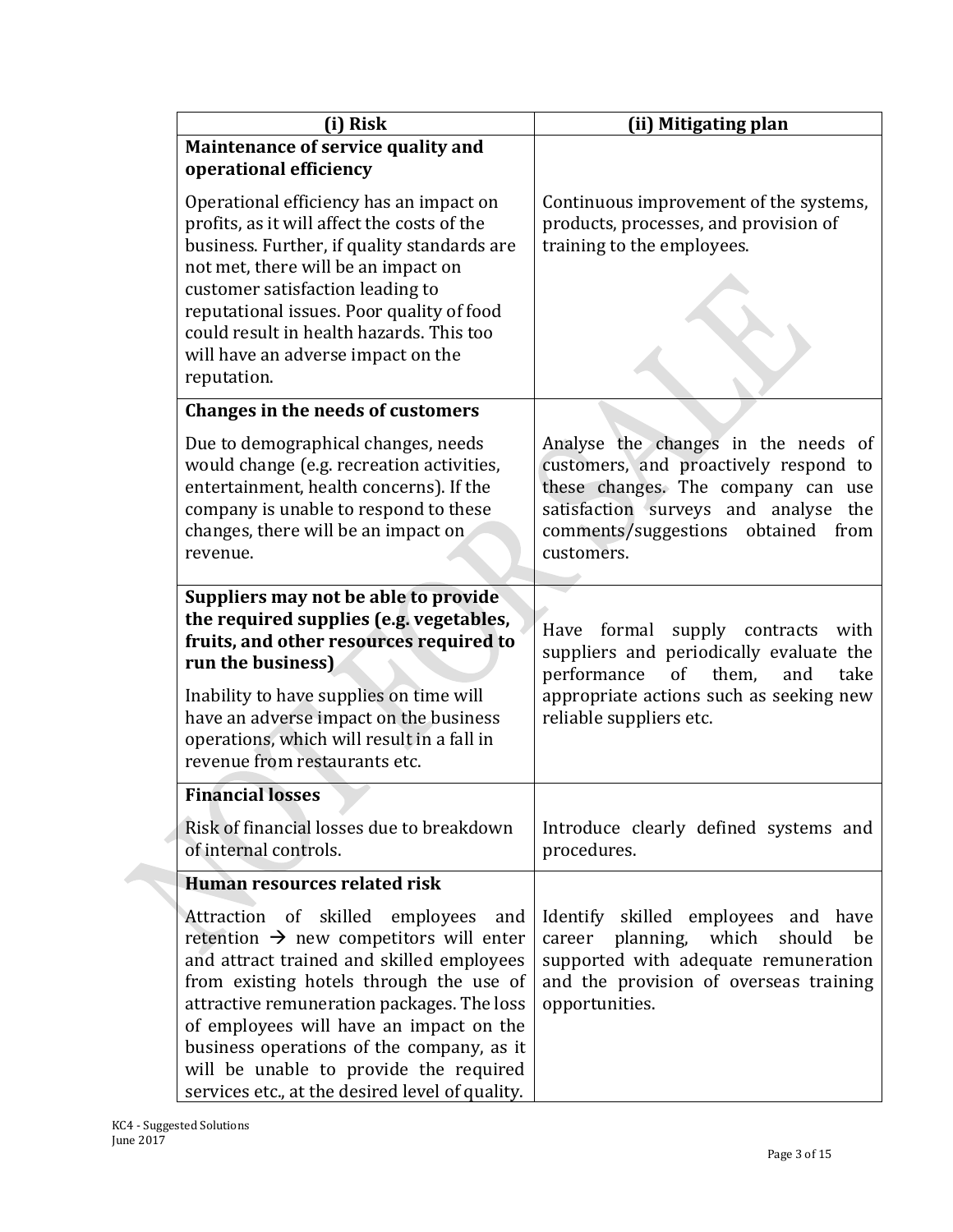| (i) Risk                                                                                                                                                                                       | (ii) Mitigating plan                                                                                               |
|------------------------------------------------------------------------------------------------------------------------------------------------------------------------------------------------|--------------------------------------------------------------------------------------------------------------------|
| <b>Environmental risk</b>                                                                                                                                                                      |                                                                                                                    |
| Sea erosion, destruction of coral deposits,<br>dumping of solid waste<br>etc. would<br>negatively impact the<br>surrounding<br>environment. This would result in adverse<br>publicity as well. | Educating the villagers/residents who<br>live close by to the hotel and working<br>closely with local authorities. |
| <b>Natural disasters</b>                                                                                                                                                                       |                                                                                                                    |
| disasters (cyclones, floods,<br>Natural<br>tsunamis etc.) will impact the hotel<br>buildings and there will be a disruption to<br>activities. As a result, the<br>business                     | Obtain adequate insurance coverage, and<br>review this periodically and renew where<br>required.                   |
| company may have to incur additional<br>costs.                                                                                                                                                 | Have a disaster recovery plan for the<br>company.                                                                  |
| <b>Technology and data protection risk</b>                                                                                                                                                     |                                                                                                                    |
| Failing to keep pace with developments in<br>technology could impair the competitive<br>position and operations.                                                                               | Introduce new<br>applications<br><b>IT</b><br>and<br>controls.                                                     |
| <b>Compliance risk</b>                                                                                                                                                                         |                                                                                                                    |
| Implications that arise due to<br>non-<br>compliance with regulatory requirements<br>will result in high costs and also adversely<br>impact reputation.                                        | Regularly review statutory compliance by<br>the key management personnel.                                          |
| $(10 \text{ marks})$                                                                                                                                                                           | (5 marks)                                                                                                          |

 $\mathscr{L}$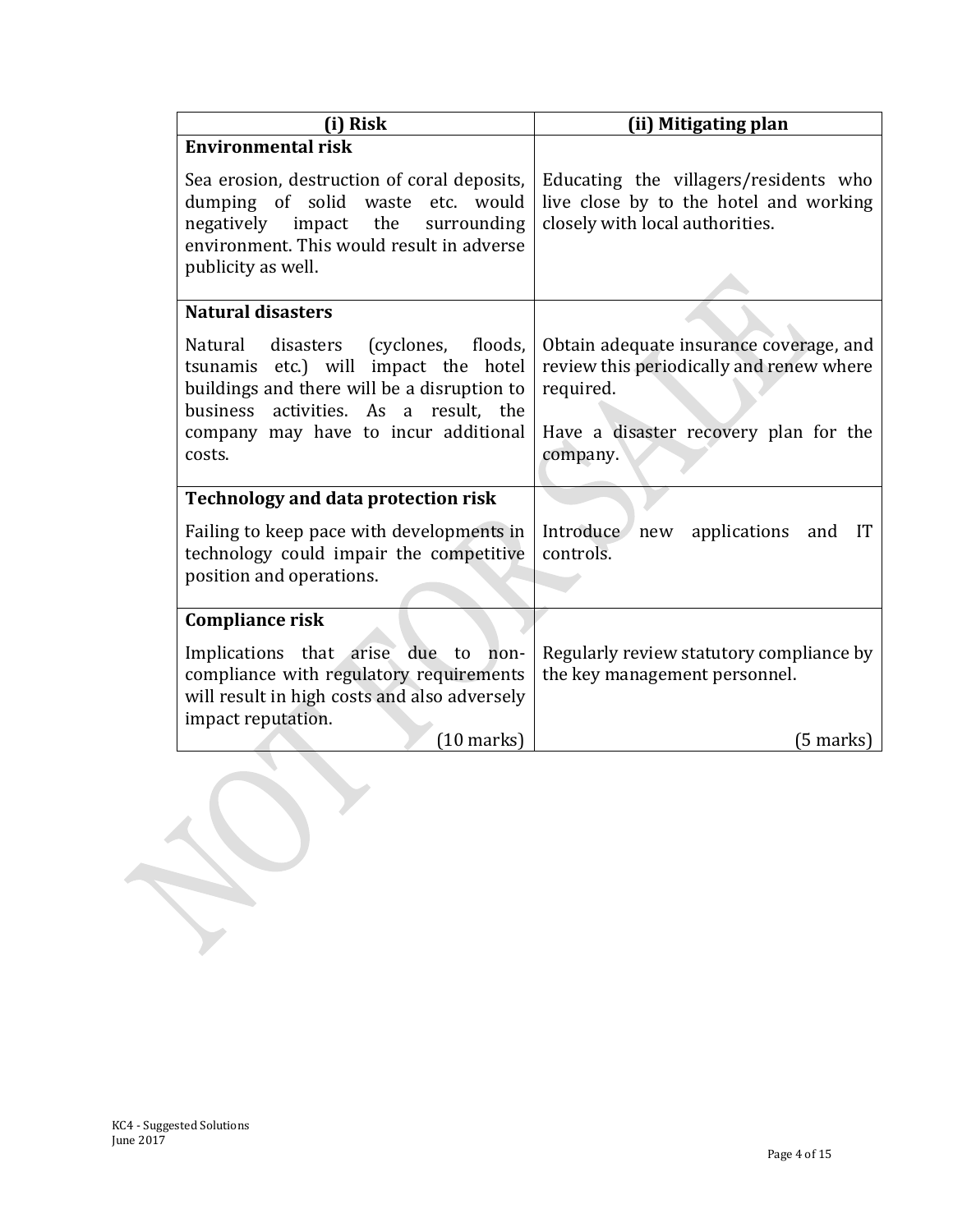| Answers to parts (i) and (ii) are given in the following table. | (b) |  |  |  |  |  |
|-----------------------------------------------------------------|-----|--|--|--|--|--|
|-----------------------------------------------------------------|-----|--|--|--|--|--|

| Item                                                                                 | (i) Impact on/changes required<br>to the audit strategy                                                                                                                                                                                                                                                                                                                                                                                                                                                                                                                                                                                                                                                                               | (ii) Further considerations                                                                                                                                                                                                                                                                                                                                                                                                      |
|--------------------------------------------------------------------------------------|---------------------------------------------------------------------------------------------------------------------------------------------------------------------------------------------------------------------------------------------------------------------------------------------------------------------------------------------------------------------------------------------------------------------------------------------------------------------------------------------------------------------------------------------------------------------------------------------------------------------------------------------------------------------------------------------------------------------------------------|----------------------------------------------------------------------------------------------------------------------------------------------------------------------------------------------------------------------------------------------------------------------------------------------------------------------------------------------------------------------------------------------------------------------------------|
| 1(a)<br>Monthly<br>accounts<br>receivable<br>and<br>inter-company<br>reconciliations | Initially the auditors had determined<br>to rely on the controls over accounts<br>receivable and the inter-company<br>reconciliation process.<br>However,<br>these controls do not seem to<br>operate effectively as reconciliations<br>were not done on a consistent basis<br>(they are supposed to be done on a<br>monthly basis). Therefore, the<br>auditor will not be able to rely on<br>controls,<br>these<br>and<br>instead<br>substantive tests should be done in<br>this area. Further, existence of<br>differences and not following up on<br>such discrepancies could indicate<br>irregularities in the transactions. It<br>may also indicate a risk of fraud,<br>especially in the area of related party<br>transactions. | Design substantive<br>audit<br>procedures<br>to<br>test<br>the<br>transactions (age analysis<br>and impairment testing).<br>Expand the sample<br>for<br>$\bullet$<br>calling confirmations from<br>debtors.<br>Design<br>unpredictable<br>procedures in the related<br>party transaction area, if a<br>risk of fraud exists.                                                                                                     |
| 1(b)<br>System<br>configuration<br>on recognition<br>on sales                        | Since the sales are on a FOB basis and<br>there are delays from the date of<br>raising the invoice to the date of<br>delivery, there is a possible cut-off<br>issue towards the year-end.<br>As a result the auditor will not be<br>able to effectively rely on the<br>controls, and instead substantive<br>tests should be done in this area.                                                                                                                                                                                                                                                                                                                                                                                        | Additional<br>$\bullet$<br>substantive<br>testing should be designed to<br>ensure there is no cut-off<br>issue at the year-end.<br>The auditor also needs to<br>have management controls<br>in place to address this cut-<br>off risk. E.g. check whether<br>management does<br>any<br>reconciliation at the year-<br>end to see whether all<br>invoices raised in March<br>have in fact been delivered<br>over the ship's rail. |
| 2<br>Misplaced<br>assets                                                             | theft<br>The<br><sub>of</sub><br>assets<br>was<br>$not \,$<br>considered by the auditor as an area<br>susceptible to fraud until they came<br>to know<br>about the complaints<br>regarding the misplaced assets.                                                                                                                                                                                                                                                                                                                                                                                                                                                                                                                      | The auditor could design<br>some testing regarding the<br>nature<br>of<br>the<br>unpredictability in this area,<br>as there is a risk of fraud.                                                                                                                                                                                                                                                                                  |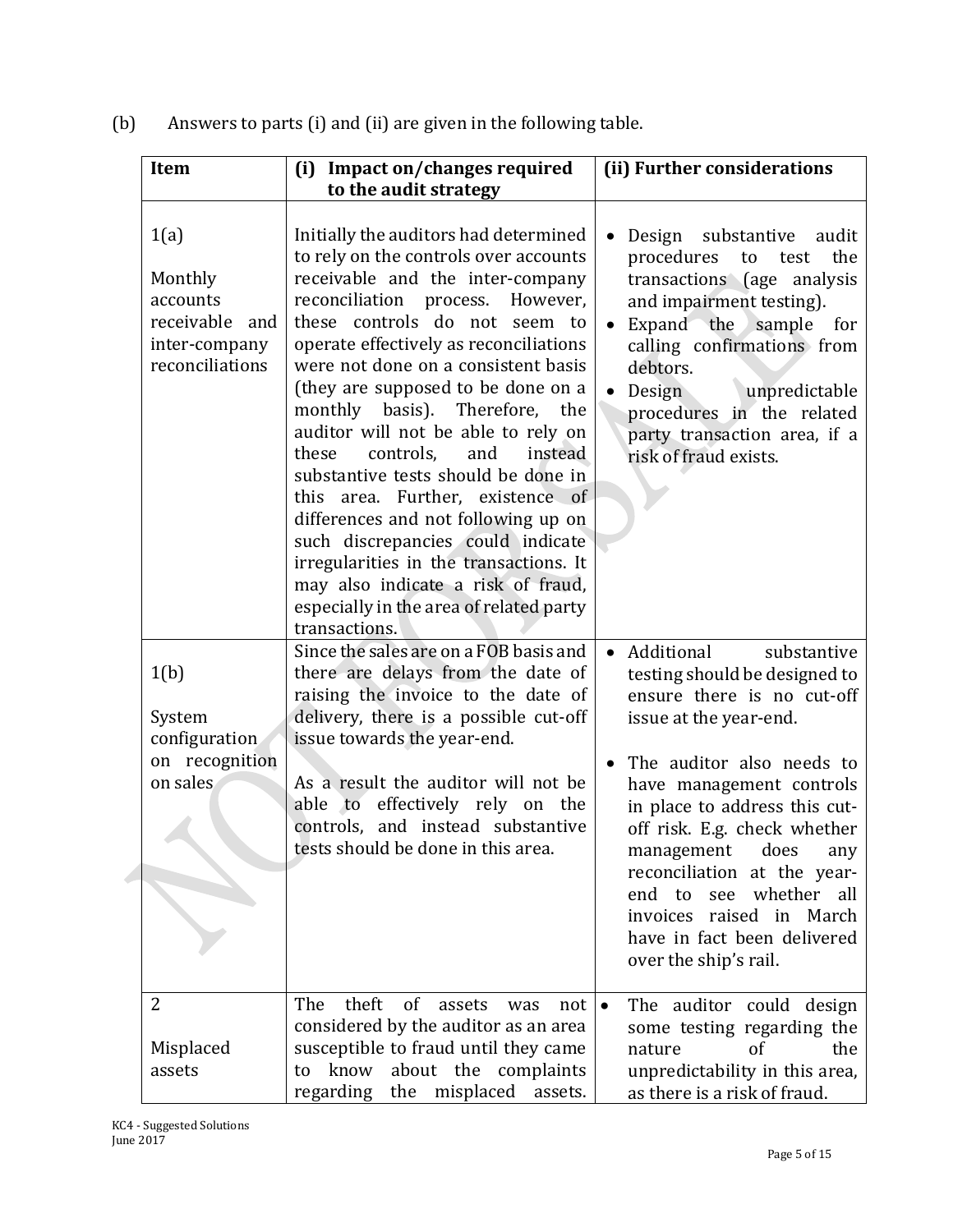| <b>Item</b>                      | <b>Impact on/changes required</b><br>(i)<br>to the audit strategy                                                                                                                                                                                                                                                                 | (ii) Further considerations                                                                                                                                                                                                                                                                                                                                    |
|----------------------------------|-----------------------------------------------------------------------------------------------------------------------------------------------------------------------------------------------------------------------------------------------------------------------------------------------------------------------------------|----------------------------------------------------------------------------------------------------------------------------------------------------------------------------------------------------------------------------------------------------------------------------------------------------------------------------------------------------------------|
|                                  | Therefore, the auditor has to now<br>consider this as an additional area<br>susceptible to fraud.                                                                                                                                                                                                                                 | The auditor can assess the<br>management controls<br>to<br>address the risk.<br>The auditor can increase the<br>sample size for inspecting<br>recorded assets and ensure<br>all material aspects<br>are<br>verified.                                                                                                                                           |
| 3<br>Dissatisfaction<br>of buyer | This buyer contributes to over 50%<br>of the sales of the company,<br>therefore dependency on this buyer<br>is high. Discontinuation of orders by<br>this buyer will have an impact on<br>business continuation. The auditor<br>has now identified a new risk that<br>will have an impact on the going<br>concern of the company. | The auditor needs to obtain<br>additional audit evidence in this<br>area, including:<br>Management negotiations<br>$\blacksquare$<br>with this buyer<br>Any other business plans to<br>$\blacksquare$<br>address this risk (seeking<br>new buyers etc.)<br>Accordingly, the auditor needs<br>to assess the appropriateness of<br>the going concern assumption. |
|                                  | (5 marks)                                                                                                                                                                                                                                                                                                                         | (5 marks)                                                                                                                                                                                                                                                                                                                                                      |

**(Total: 25 marks)**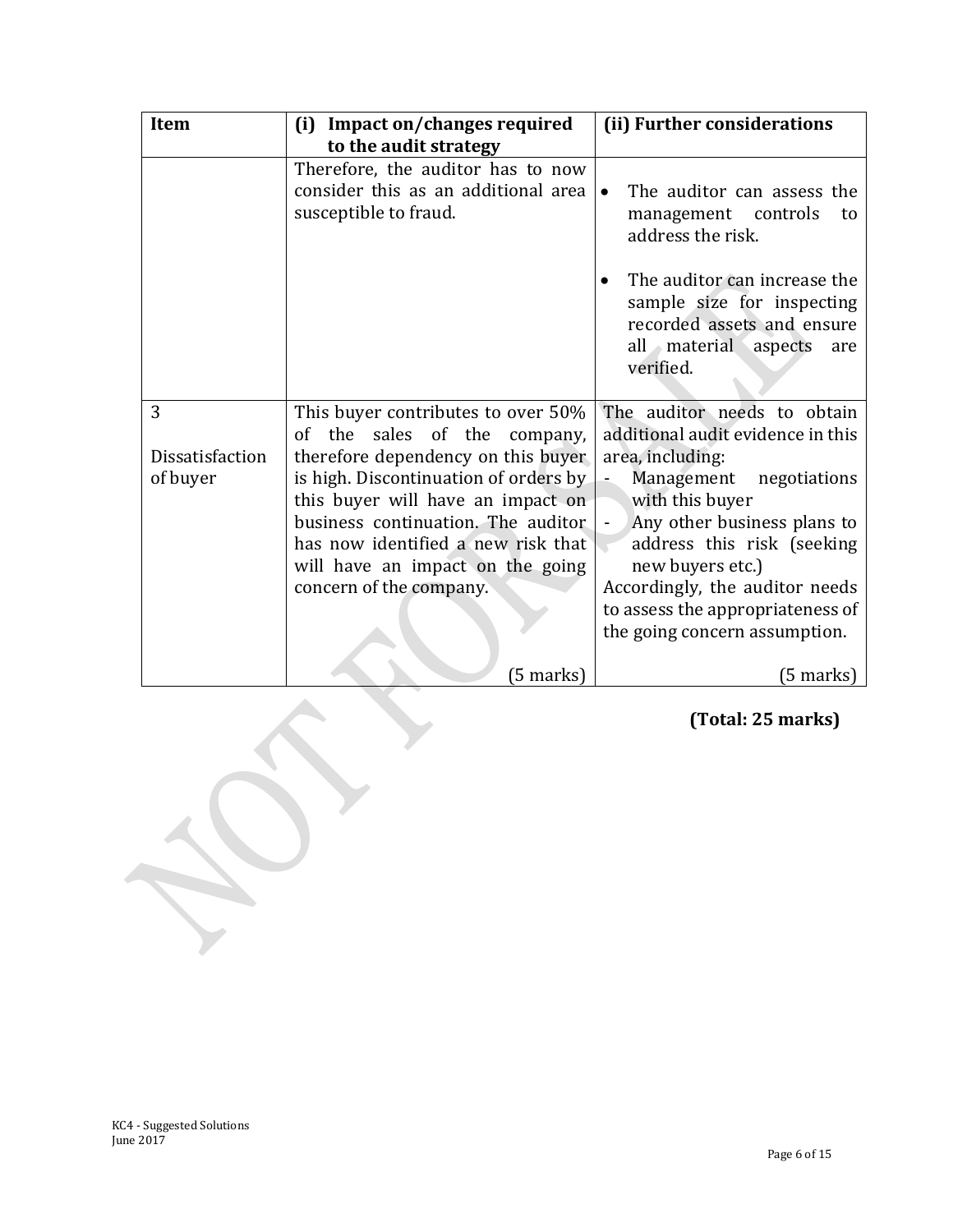### **Answer 02**

#### **Relevant Learning Outcomes/s:**

5.1.1 Evaluate factors relevant in accepting and agreeing the terms of new engagement for audit, review and related services.

Study text reference: Page 353 – 355

#### (a) **List of things to consider**

When assessing the potential risks associated with an engagement and deciding whether the firm can manage the risks effectively, consider the following:

- Whether the partners and staff are, or can reasonably become, sufficiently competent to undertake the engagement (this would include knowledge of the industry and subject matters, and experience with the regulatory or reporting requirements).
- Identification and availability of the individual assigned to perform the engagement quality control review (if required).
- Any proposed use of another auditor's or accountant's work.
- The ability to meet the engagement's reporting deadline.
- Whether there are any actual or potential conflicts of interest.
- Whether there are any identified independence threats, or they have the ability to have safeguards applied and maintained to reduce the threats to an acceptable level.
- The quality of the (potential) client's management, as well as those charged with governance, and those who control or exert significant influence over the entity, including their integrity, competence, and business reputation (consider any lawsuits or negative publicity surrounding the organisation), together with present and past firm experience.
- The attitude of these individuals and groups towards the internal control environment and their views on aggressive or inappropriate interpretations of accounting standards (including consideration of any qualified reports that have previously been issued and the nature of the qualifications).
- The nature of the entity's operations, including its business practices and the fiscal health of the organisation.
- Whether the firm expects any scope limitations.
- Whether there are any signs of criminal involvement and political exposure.
- Consideration of the reliability of the work done by the preceding firm and how this predecessor has responded to communications (this would include knowledge of the reasons why the client left the previous firm).
- Specific client identification such as compliance with law on money laundering.

(10 marks)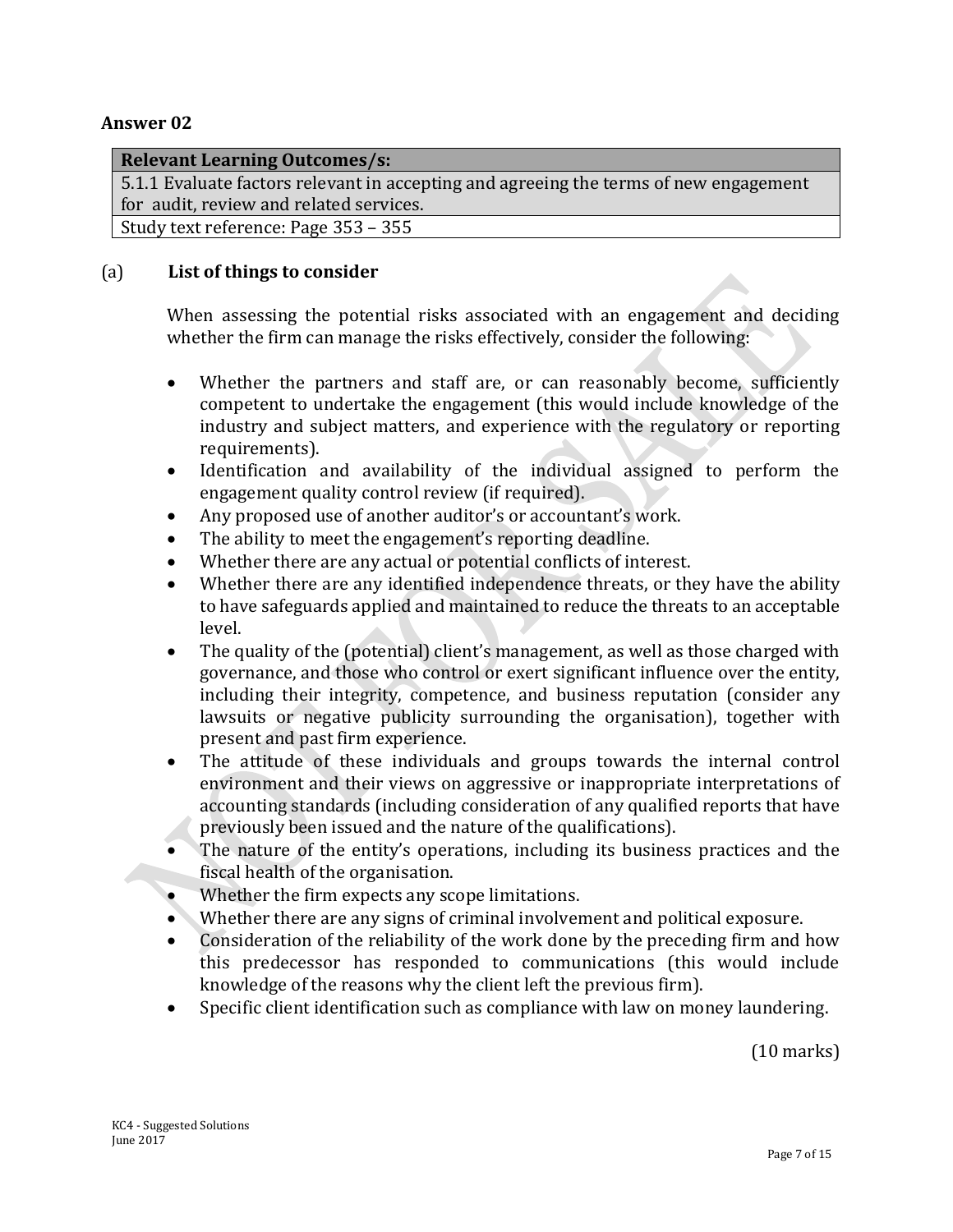## (b)

Chandra is required to establish policies and procedures for the acceptance of Outgrowers PLC as an audit client to provide reasonable assurance. CPA does not appear to have such policies or procedures in place. Chandra should establish policies and procedures to ensure that:

- The firm is competent and has the capabilities including time and resources
- The firm can comply with ethical requirements
- The firm takes steps to consider the integrity of the client

In the given scenario:

- Outgrowers PLC is a listed entity, and the audit would require a degree of skills and competency. CPA only has seven staff members who just have a part-qualification.
- The firm has experience and skills in small and medium audits, but not in listed companies.
- Chandra may place a greater emphasis on fee generation rather than formulating an effective process that personnel are able to consistently adopt when approaching new, potential client engagements.

This can lead to the firm undertaking riskier engagements that are driven by the size of the fee rather, than applying professional standards

- CPA should identify and evaluate circumstances and relationships that create threats to independence. In the given scenario, Chandra has known Ranil for some time and he (Chandra) has resolved all matters in relation to the Inland Revenue Department. Chandra also places a great emphasis on fee generation.
- CPA must formally consider integrity of the client prior to the commencement of the engagement. In this scenario, Ranil has a questionable reputation.
- CPA should set out a policy in quality control to investigate new client applicants through enquiries of referred sources and others in the community, and websites.
- CPA should consider the reliability of the work done by the preceding firm and the reasons why the previous auditor left.

(12 marks)

## (c) **Matters to be formalised**

- Formalise by drafting and approving, policies and procedures for acceptance and continuance
- Establish a quality control manual and set out a policy for investigating new clients.
- Establish an appropriate HR policy in the area of staff training.

(3 marks)

## **(Total: 25 marks)**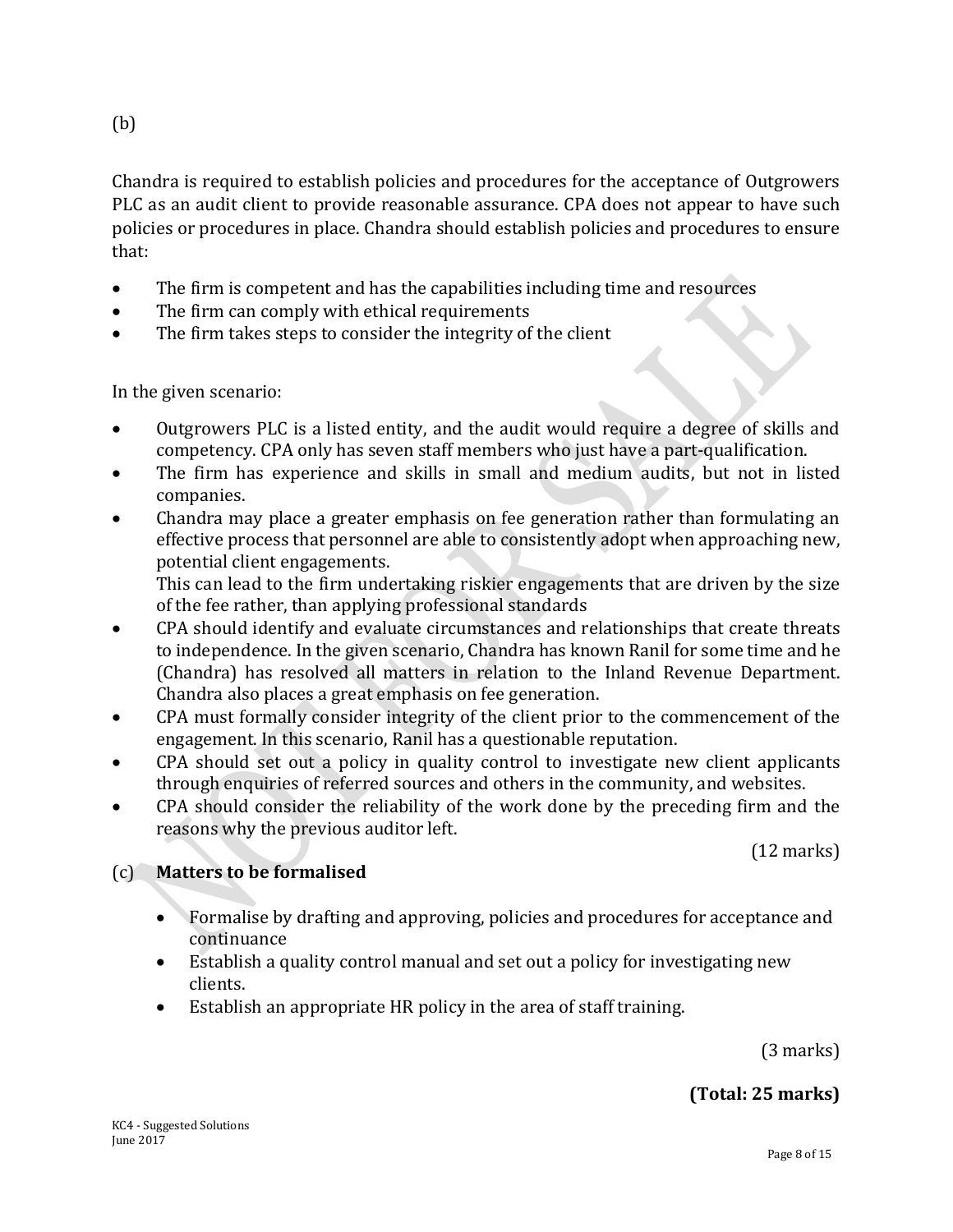## **Answer 03**

| <b>Relevant Learning Outcomes/s:</b>                                                     |  |  |
|------------------------------------------------------------------------------------------|--|--|
| 1.10.1 Advise on the ethical issues and safeguards applicable to provision of non-       |  |  |
| assurance service.                                                                       |  |  |
| 3.2.1 Evaluate financial information and non-financial information relating to economic  |  |  |
| industry and business matters to identify risk of material misstatements, including      |  |  |
| the financial statements of a group and SME.                                             |  |  |
| 2.7.1 Advise the approach to managing an internal audit engagement in a given scenario   |  |  |
| relating to the main business process of an entity.                                      |  |  |
| 1.3.1 Evaluate an audit committee charter including the key aspects of an audit          |  |  |
| committee                                                                                |  |  |
| such as:                                                                                 |  |  |
| -Role of "the audit committee"                                                           |  |  |
| -Membership and meetings                                                                 |  |  |
| -Financial and management information reporting                                          |  |  |
| -Internal controls                                                                       |  |  |
| -Internal audit and external audits                                                      |  |  |
| -Conflict of interest.                                                                   |  |  |
| 3.3.1 Propose further audit procedures to address identified risk of material statement. |  |  |
| Study text references: Pages 108, 205 - 213, 331, 428, 436 - 439                         |  |  |
|                                                                                          |  |  |

(a) Answers to parts (i) and (ii) are given in the following table.

| Professional<br>service                                                                                                                                                  | (i) Evaluation                                                                                                                                                                                                                                                                                                                                                                                                                                                                                                      | <b>Recommendations</b><br>(ii)                                                                                                                                                                                                                                                                                                                                                                                                                                                                                                                                                   |
|--------------------------------------------------------------------------------------------------------------------------------------------------------------------------|---------------------------------------------------------------------------------------------------------------------------------------------------------------------------------------------------------------------------------------------------------------------------------------------------------------------------------------------------------------------------------------------------------------------------------------------------------------------------------------------------------------------|----------------------------------------------------------------------------------------------------------------------------------------------------------------------------------------------------------------------------------------------------------------------------------------------------------------------------------------------------------------------------------------------------------------------------------------------------------------------------------------------------------------------------------------------------------------------------------|
| sought                                                                                                                                                                   |                                                                                                                                                                                                                                                                                                                                                                                                                                                                                                                     |                                                                                                                                                                                                                                                                                                                                                                                                                                                                                                                                                                                  |
| Lead the key owners of<br>SSPL in connection<br>with the investment.<br>decision to undertake<br>technological<br>improvements in line<br>with the proposed<br>expansion | Leading the owners beyond<br>defining the investment can<br>active<br>amount<br>to<br>involvement<br>the<br>in<br>management activities of the<br>audit client. The auditor<br>cannot get involved with<br>management activities and<br>at the same time audit the<br>financial statements.<br>Being involved in the client's<br>decision-making process in<br>the<br>connection<br>with<br>expansion will create a self-<br>review threat, as the auditor<br>is involved in the making of<br>management decisions. | Defining the scope to include<br>$\bullet$<br>specific activities to be done,<br>that does not amount to<br>engagement in management<br>activities.<br>Not provide decisions to the<br>$\bullet$<br>client, or not taking part in<br>decision-making. Providing a<br>list of recommendations from<br>which the client can choose,<br>based on their judgment.<br>Involving<br>additional<br>$\bullet$<br>an<br>professional<br>accountant<br>to<br>review the work done<br>or<br>otherwise advise as necessary.<br>Insisting competent senior<br>employees of the client to make |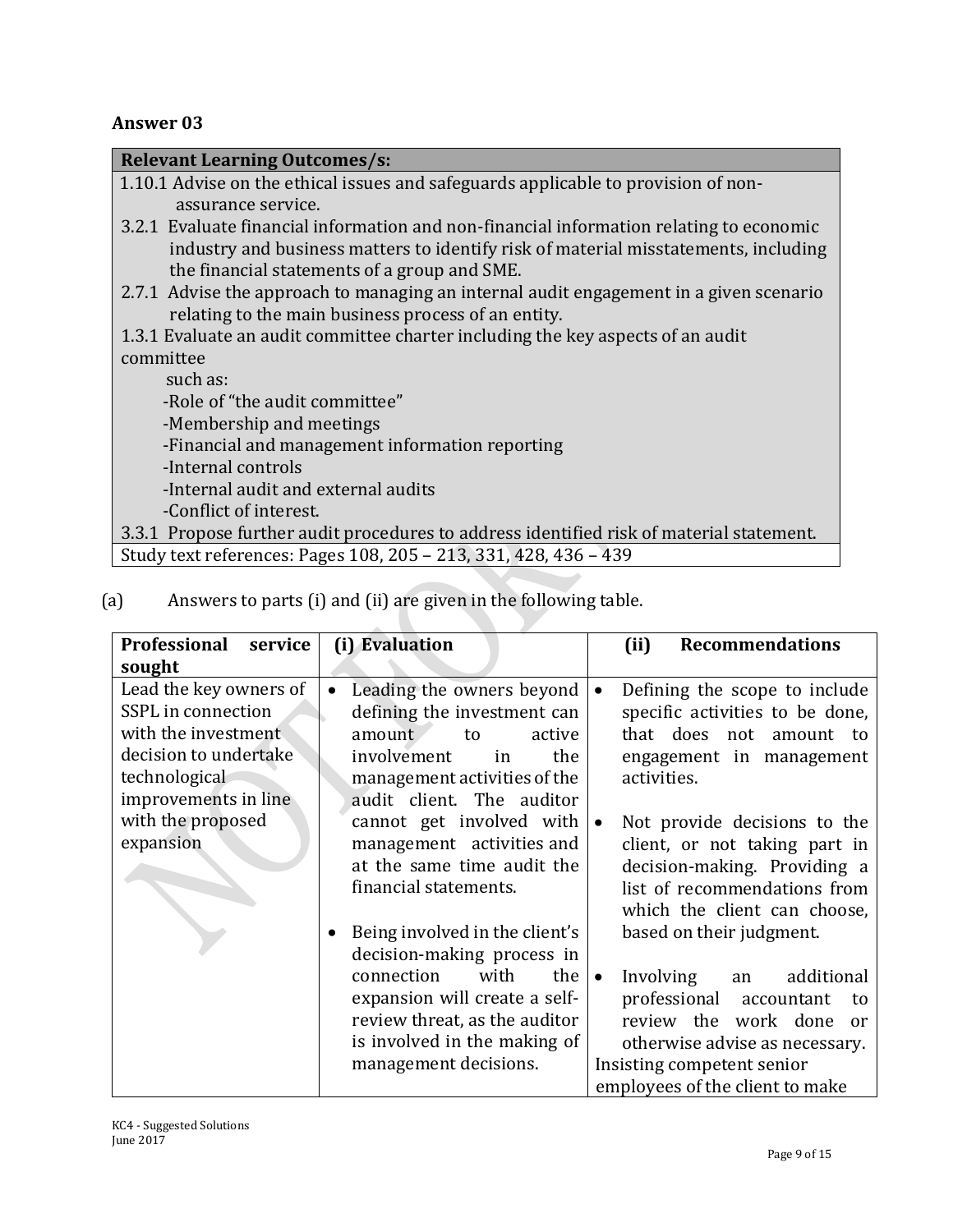| Professional<br>service<br>sought                                                                                                                                                                                                                                                                                               | (i) Evaluation                                                                                                                                                                                                                                                                                                                                                                                                                                                                                                                                                                           | <b>Recommendations</b><br>(ii)                                                                                                                                                                                                                                                                                                                                                                                                                                                                                 |
|---------------------------------------------------------------------------------------------------------------------------------------------------------------------------------------------------------------------------------------------------------------------------------------------------------------------------------|------------------------------------------------------------------------------------------------------------------------------------------------------------------------------------------------------------------------------------------------------------------------------------------------------------------------------------------------------------------------------------------------------------------------------------------------------------------------------------------------------------------------------------------------------------------------------------------|----------------------------------------------------------------------------------------------------------------------------------------------------------------------------------------------------------------------------------------------------------------------------------------------------------------------------------------------------------------------------------------------------------------------------------------------------------------------------------------------------------------|
|                                                                                                                                                                                                                                                                                                                                 | Getting involved in deciding<br>which technological<br>improvements are to be done,<br>hampers the auditor's<br>objectivity when auditing the<br>financial results of the<br>decision. For example,<br>impairment of assets.                                                                                                                                                                                                                                                                                                                                                             | managerial decisions along with<br>recommendations and get it<br>documented.                                                                                                                                                                                                                                                                                                                                                                                                                                   |
| Advise and implement<br>the changes required<br>for internal controls as<br>the<br>finance<br>group<br>director has<br>already<br>the<br>mentioned<br>to<br>owners that, "presently<br>the company relies on<br>integrity<br>the<br>of<br>personnel rather than<br>having assurance from<br>control-based<br>a<br>environment". | Undefined advice or vague<br>$\bullet$<br>confuse the<br>scope can<br>objectivity of the auditor.<br>Implementation of controls<br>$\bullet$<br>is a management activity<br>hamper<br>that<br>can<br>the<br>auditor's ability to audit the<br>controls, as they have been<br>implemented by the auditor<br>himself.<br>self-review threat<br>A<br>is<br>$\bullet$<br>created as the controls are<br>the ones that are decided<br>and implemented by the<br>auditor.<br>May create a situation of<br>"auditing<br>the<br>own<br>work/results of controls", as<br>the auditor will have to | Define a clear scope regarding<br>the involvement in internal<br>controls.<br>Not propose internal controls,<br>but indicate risks that could<br>arise due to the situation.<br>• Recommend a list of suitable<br>controls, out of which suitable<br>ones can be chosen by the<br>client.<br>Not being a part of<br>the<br>implementation<br>activity<br>of<br>internal controls.<br>Training staff on<br>how<br>to<br>implement general<br>controls,<br>but not specifically.<br>Using different partners and |
|                                                                                                                                                                                                                                                                                                                                 | his<br>opinion<br>express<br>on<br>financial numbers that result<br>from implemented controls.                                                                                                                                                                                                                                                                                                                                                                                                                                                                                           | with<br>engagement<br>teams<br>separate reporting lines for the<br>provision of non-assurance<br>services to the assurance client.                                                                                                                                                                                                                                                                                                                                                                             |
| level of $\bullet$<br>Identify the<br>opportunity and risk<br><b>SSPL</b><br>that<br>should<br>when<br>consider<br>assessing the strategic<br>options as explained in<br>the pre-seen.                                                                                                                                          | Being involved in strategy is<br>clearly<br>a<br>management<br>responsibility.<br>Hence,<br>getting involved in this can<br>confuse the<br>role<br>and<br>objectivity of the auditor.                                                                                                                                                                                                                                                                                                                                                                                                    | • Define a scope that is not<br>involved with the strategy of<br>the company.<br>• Assist clients to identify and<br>define risks facing the business,<br>but not get involved in the<br>management's decisions.                                                                                                                                                                                                                                                                                               |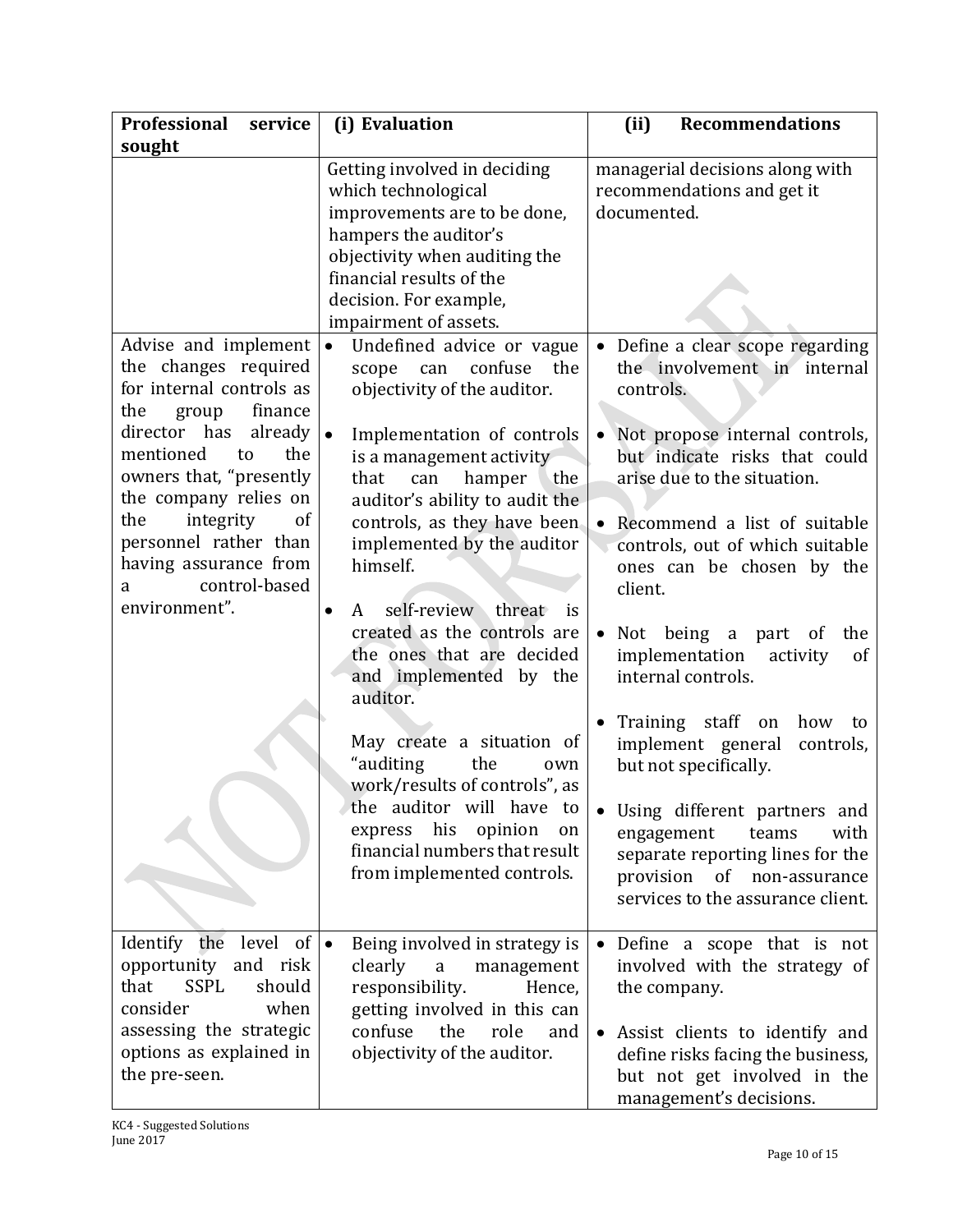| Professional service | (i) Evaluation                                                                                                                                                          | (ii)<br><b>Recommendations</b>                                                                                                                 |
|----------------------|-------------------------------------------------------------------------------------------------------------------------------------------------------------------------|------------------------------------------------------------------------------------------------------------------------------------------------|
| sought               | Identifying opportunities<br>$\bullet$<br>and risks does tread on<br>management activities.                                                                             | • Conduct<br>primary<br>and<br>secondary research on the<br>sector, market and ecosystem,                                                      |
|                      | Identifying the level of<br>$\bullet$<br>opportunities and risks<br>requires assessing them as<br>applicable to the client's<br>management and business<br>environment. | in general.<br>$\bullet$ Develop a trend analysis to help<br>the client understand the<br>relevant impacts of these<br>trends on the business. |
|                      | May create a self-review<br>threat.<br>$(6 \text{ marks})$                                                                                                              | [5 marks]                                                                                                                                      |

## (b) **Key audit risks**

- Quality of the inputs and related impairment of inventory.
- Use of old machinery in coffee production and the quality of products can cause impairment of inventory.
- High cost of production of coffee powder can cause losses and also affect the NRV of inventory.
- Old machinery and losses can raise impairment issues for the machinery.
- Distribution and network of branches  $\rightarrow$  effectiveness of controls at locations
- Significant "long outstanding" and "beyond credit period" debtors causing impairment.
- Sales documentation that originates at the network of branches not matching with the invoices raised at the shared service center.
- Sales not recorded due to missing documents between the network of branches and the shared service center.
- Delay in invoicing and timely revenue recognition.
- Non-preparation of group financial statements.
- Soap segment results are volatile, causing impairment of inventory.
- Soap segment impairment of assets due to the volatile market.
- Transfer pricing risks causing complexities in tax provisions.
- Intention by the HK investor to install new machinery, causing impairment issues on existing machinery.
- Internal controls not properly established.
- Cash loss in one outlet and the risk that it is prevalent in others too.
- Reputation risk, which could impact the going concern ability of the company (negative social media comments and customer complaints).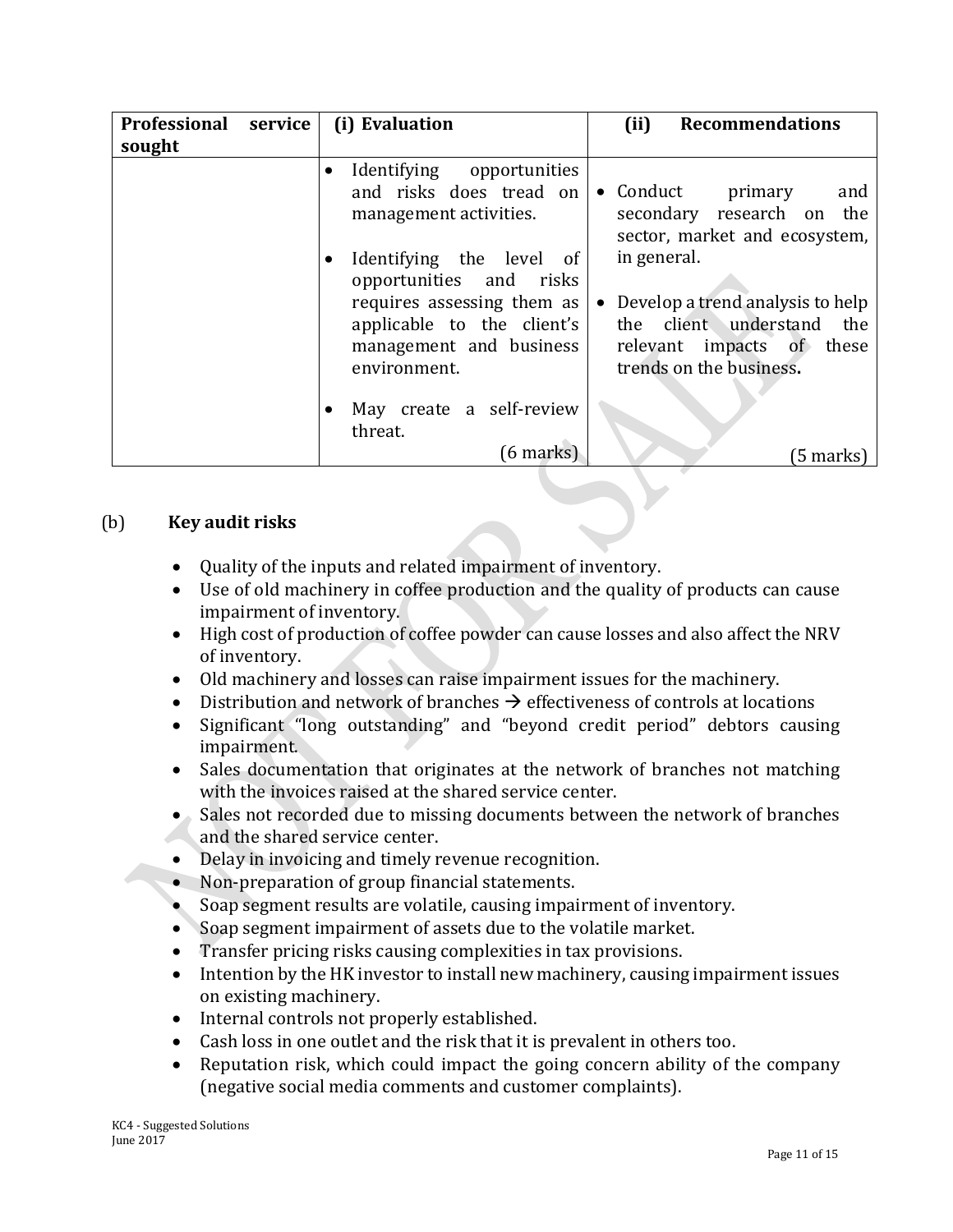- Risks associated with the new ERP system and its performance.
- Exercise Revenue declined by  $3\%$  understanding the reasons
- GP declined by 15%, and the GP ratio declined from 24% to 21% understanding the reasons
- Other income increased by 80%
- Distribution expenses not in line with the sales drop
- Net finance income reduced
- Significant actuarial loss
- Significant intangibles increase
- AFS increase and FV calculations
- Inventories drop
- Disclosures around related party transactions
- Trade receivables  $\rightarrow$  debtors day ratio increased significantly
- High bank OD and positive cash position simultaneously
- Actuarial valuation of employee benefits
- Significant increase of trade payables
- Auditing segmental disclosures

(12 marks)

## (c) **Areas to be included in the internal audit testing on quality control of inputs and raw materials**

- Assessing the supplier registration process and ensuring suppliers undergo evaluation on quality aspects.
- Mandating minimum raw material quality certifications to be obtained by suppliers.
- Performing surprise quality checks at supplier premises.
- Ensuring mandatory quality checks for compliance with specifications on quality, are carried out by the QC department on all receipts of raw material.
- Auditing areas of storage, the quality of storing and expiry dates.
- Auditing areas of quality aspects of the production process and compliance with internal and external quality specifications.
- Auditing areas such as pest control, waste control and disposal, and personal hygiene of workers.
- Auditing the transportation process with focus on the transporting mechanism used to deliver and compliance with quality of products.
- Understanding and accumulating data on customer complaints and making sure matters are attended to appropriately based on the QA process established.

(9 marks)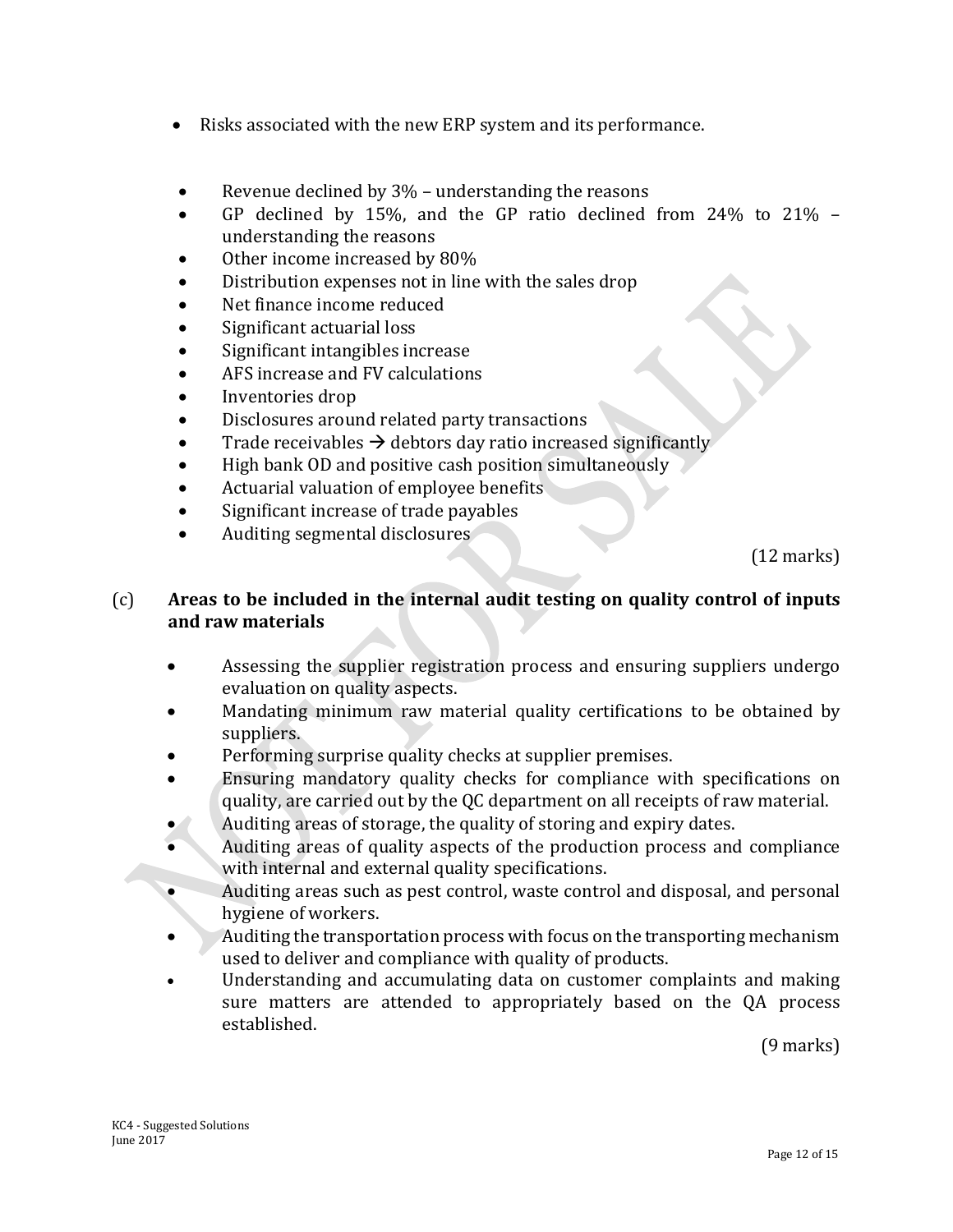- (d) An effective audit committee can bring the following benefits to SSPL:
	- Improve the quality of financial reporting, by reviewing the financial statements on behalf of the Board.
	- Create a climate of discipline and control, which will manage fraud risks.
	- Enable the non-executive directors to contribute to an independent judgment and play a positive role.
	- Help the finance director, by providing a forum in which he can raise issues of concern, and one which he can use to get things done which might otherwise be difficult.
	- Strengthen the position of the external auditor, by providing a channel of communication and forum for issues of concern.
	- Provide a framework within which the external auditor can assert his independence in the event of a dispute with management.
	- Strengthen the position of the internal audit function, by providing a greater degree of independence from management.
	- Increase public confidence in the credibility and objectivity of the financial statements.

(9 marks)

## (e) **Note: Marks are given for each area separately**

#### **Area 1: Data extraction**

Evaluate the effectiveness of processes by which source data is extracted prior to conversion as well as how it is preserved and protected post-conversion

- $\triangleright$  Test the existence of well-defined business requirements, rollback plans and stakeholder signoffs.
	- Conduct interviews with key personnel to gain an understanding of the extractions process.
	- Review documentation of business requirements and rollback plans.
	- Test that all signoffs were collected before extraction and were given by stakeholders.
	- Test the preservation and security of source data after extraction.
		- Review documentation related to preservation and protection procedures.
		- Test evidence of data preservation after extraction (e.g. time stamps, log file etc.).
		- Test evidence of security measures taken after preservation (e.g. archive/cut-off date, data access limitation etc.)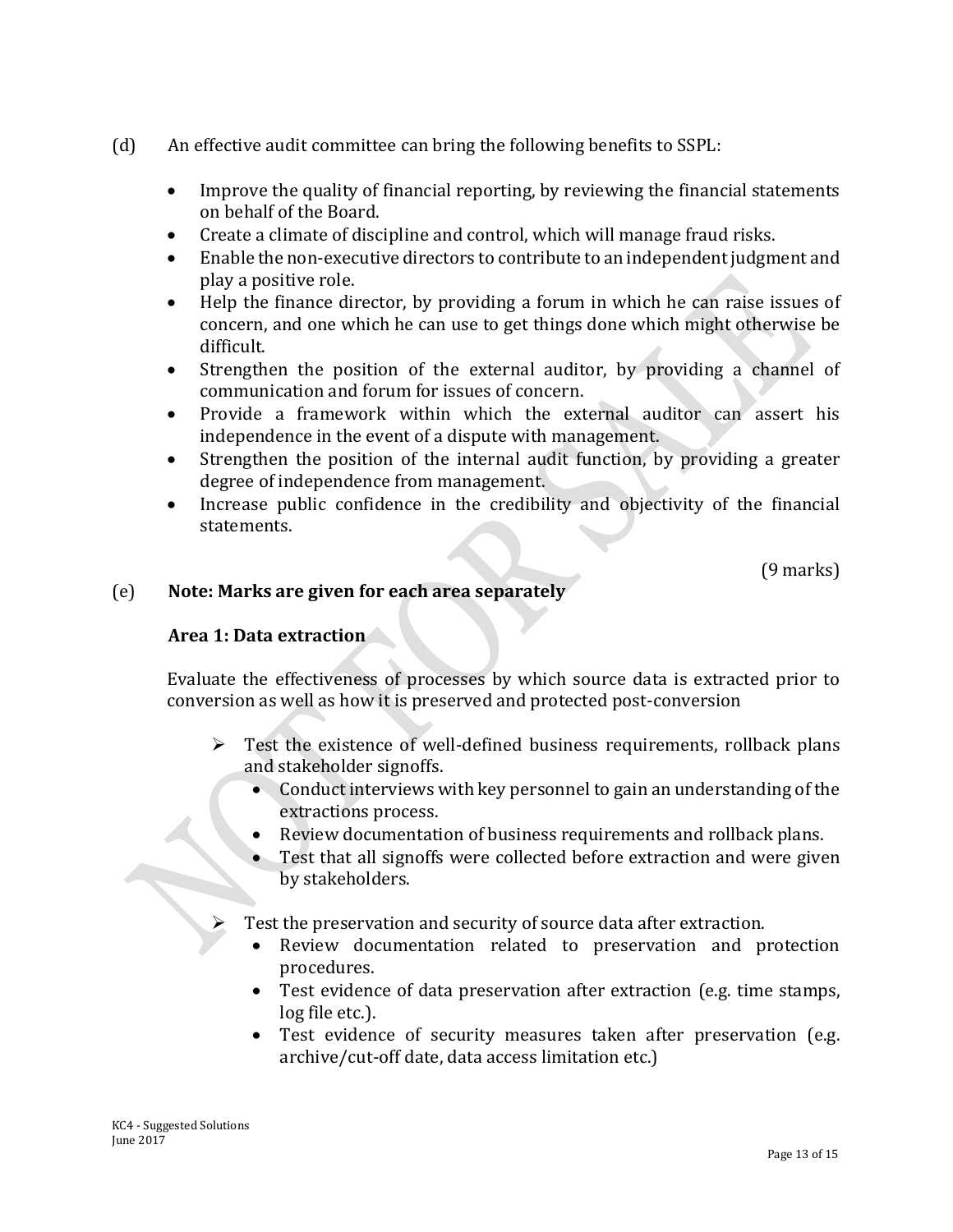## **Area 2: Data transfer**

Evaluate the controls in place to verify that data is transferred accurately and loaded completely between the source and destination**.**

- $\triangleright$  Test the design of controls in place that help to ensure accurate and complete transferring and loading of data.
	- Conduct interviews with key personnel to gain an understanding of the process by which data is transferred and loaded between the source and destination.
	- Test controls in place that help to ensure data integrity during the transfer and loading process (e.g. total counts, check sums, date and time stamps).
	- Test the existence of completed mapping of data between source and destination.
	- Test the controls in place that identify, communicate and resolve fallouts.
	- Test the controls in place that ensure business stakeholder signoffs.
- $\triangleright$  Test the integrity of data between the source and destination data stores.
	- Extract a population of data from the source and destination systems.
	- Import the data into a data analysis tool and test the data integrity between the two data sets.
	- Document any discrepancies found and discuss with key process owners to determine the validity of the results.

#### **Area 3: Data accuracy**

Evaluate the effectiveness of processes by which design, testing and approvals are performed on converted data and the underlying processes.

- Test change management procedures associated with the automated extract, transform and load (ETL) process and evaluate the effectiveness of the control design.
	- Conduct interviews with key personnel in order to gain an understanding of the change management process.
	- Test the operating effectiveness of the change management process and controls, as it relates to the automated ETL process.
	- Discuss any discrepancies with the process owners to confirm the issues and identify root causes**.**

(9 marks)

**(Total: 50 marks)**